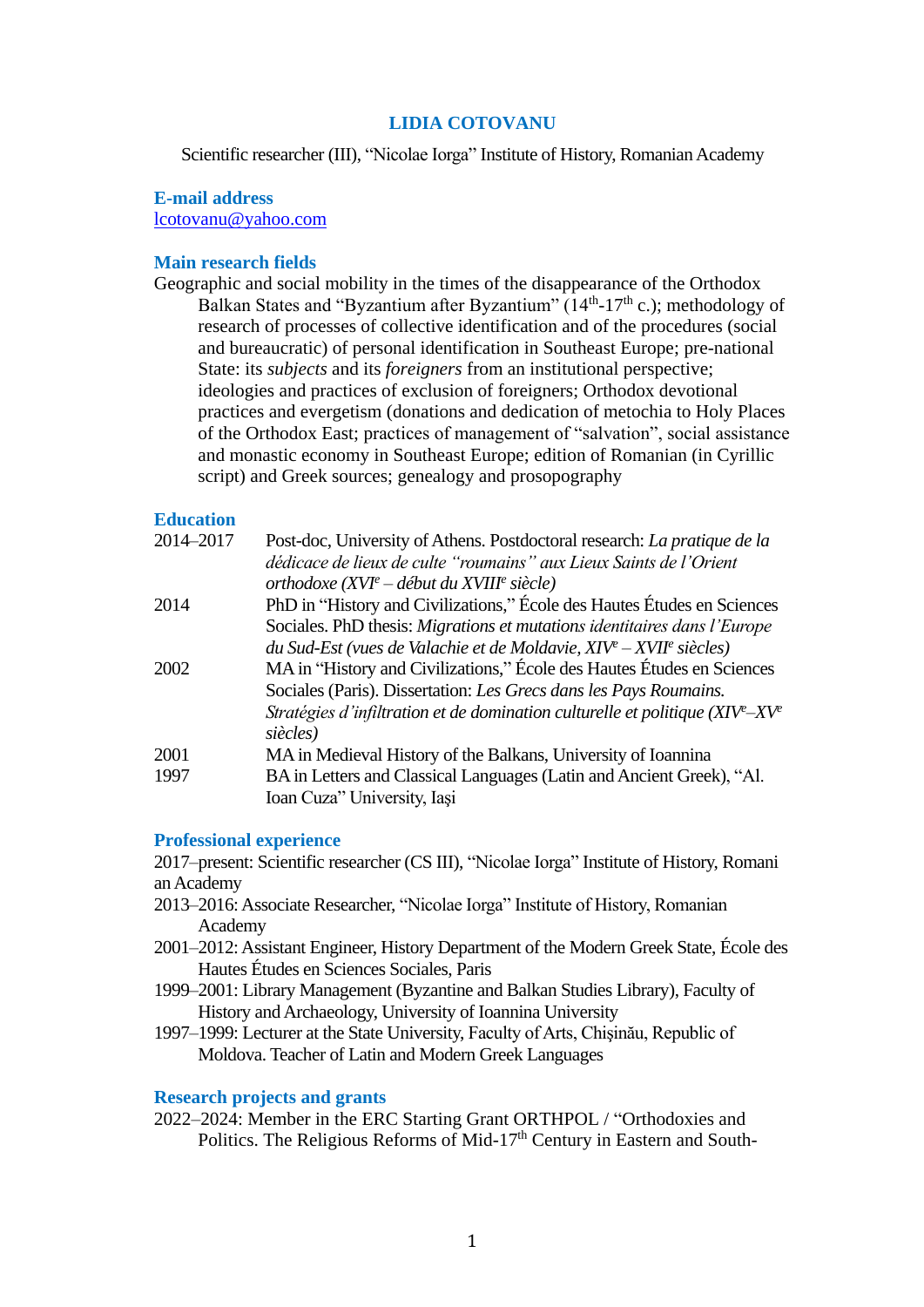Eastern Europe," Austrian Academy of Sciences, Vienna, coordinated by O.-V. Olar

- 2021–2023: Member in the CNCS-UEFISCDI / PN-III-P4-IDPCE-2020-0263 project, "Testamentele din Ţara Românească şi Moldova (sec. XVII - prima jumătate a sec. XIX): implicații sociale, patrimoniale și religioase," coordinated by Gh. Lazăr, "N. Iorga" Institute of History, Romanian Academy
- 2021–2023: Member in the CNCS-UEFISCDI / PN-III-P4-IDPCE-2020-0863 project, "Românii și Muntele Athos: mănăstiri, arhive, pelerinaje," coordinated by P. Zahariuc, "Al. Ioan Cuza" University, Iaşi
- 2021–2023: Member in the CNCS-UEFISCDI / PN-III-P4-IDPCE-2020-0995 project, "Cele mai vechi versiuni româneşti manuscrise şi tipărite ale Imnului Acatist (sec. XVII). Istoria unei scrieri liturgice între text şi imagine," coordinated by E. C. Timotin, New Europe College, Bucharest
- 2018–2021: Member in the project "Religious rhetoric of power in the Byzantine and Balkan Middle Ages." Inter-academic project Bucharest – Sofia, coordinated by I. Biliarsky (Institute of Historical Studies, Sofia) and A. Timotin (Institute of Southeast European Studies of the Romanian Academy)
- 2018–2021: Project Coordinator of the project "Les Balkans ottomans: conquêtes et identités nationales," with R. Zaimova (Institute of Balkan Studies and Center of Thracian Studies of the Academy of Sciences of Sofia), within the framework of the inter-academic Bucharest – Sofia exchanges
- 2018: Financement de deux stages de recherche, à Iaşi et en Grèce, accordé par le Centre d'Études Avancées Sofia (CAS, Bulgarie) pour le projet individuel "The Мetochia of the Patriarchates of Constantinople, Jerusalem, Alexandria and Antiochia in the Romanian Principalities (1565-1714). Historiographical, archival and bibliographic guide"
- 2017–2020: Member in the project "Institutions and Practices of Hospitality, Care and Health. A Comparison between Southern Italy and Romania," Napoli – Istituto di Studi sulle Società del Mediterraneo – CNR, coordinated by P. Avallone, National Research Council
- 2017–2020: Member in the project "Research Network dedicated to the History of the Monastic Economy." Centre for Advanced Study Sofia (CAS), coordinated by R. Avramov

## **Fellowships**

- 2021: "N. Iorga" Scholarship of the Romanian Ministry of Foreign Affairs for a research stay at the Istituto Romeno di Cultura e Ricerca Umanistica, Venice
- 2017: Postdoctoral scholarship granted by the "Al. Onassis" Foundation, Greece
- 2016: Postdoctoral scholarship as part of the program *Pontica Magna*, New Europe College, Bucharest
- 2009–2010: Doctoral scholarship granted by the Foundation for Education and European Culture (IPEP), Greece
- 2005–2006: Doctoral scholarship granted by the "Al. Onassis" Foundation, Greece
- 2001–2005: Graduate and doctoral fellowship granted by the « Boutaris » Company, Greece
- 2000–2001: Graduate fellowship granted by the Ministry of Foreign Affairs of Greece
- 1998–1999: Fellowship offered by the State Scholarships Foundation of Greece (IKY)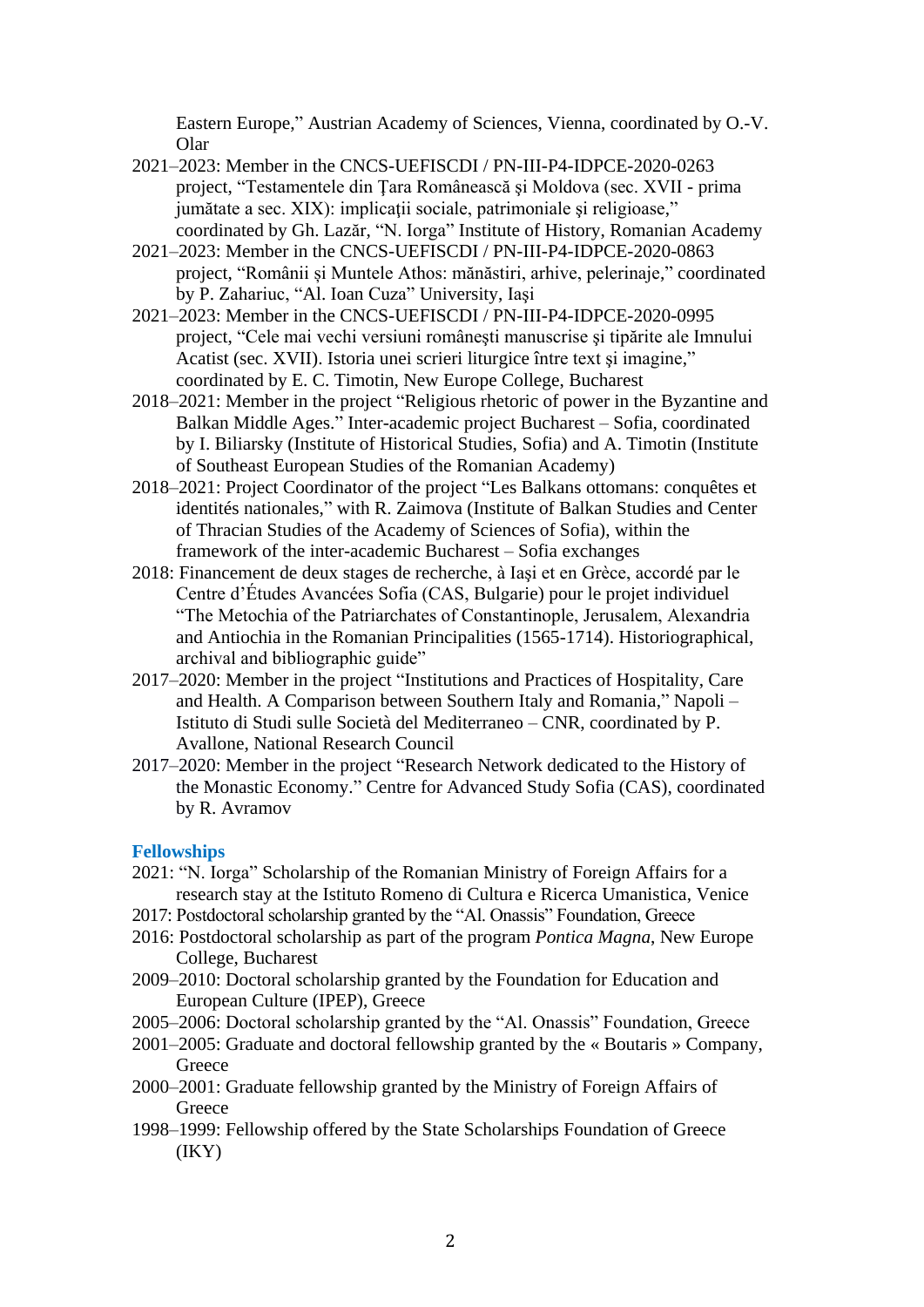## **Publications**

#### **Edited books**

- *Documenta Romaniae Historica*, B, *Ţara Românească*, XXVII (1637-1638), ed. by † V. Barbu, Gh. Lazăr, C. Vintilă-Ghițulescu, Fl.-M. Constantin, L. Cotovanu. Bucharest, Romanian Academy, 2021, in press.
- *Documenta Romaniae Historica*, B, *Ţara Românească*, XXVIII (1641-1642), ed. by O. Rizescu, E. Bedreag, O.-V. Olar, R. Lambru, L. Cotovanu. Bucharest, Romanian Academy, 2018, 1039 pp.
- Petre Ş. Năsturel, *Études d'histoire byzantine et post-byzantine*, ed. by Em. C. Antoche, L. Cotovanu, I.-Al. Tudorie. Brăila: Istros, 2019 ("Bibliothèque de l'Institut d'Études Sud-Est européennes" 8), 1022 pp.
- Matei Cazacu, *Des Balkans à la Russie médiévale et moderne: hommes, images et réalités*, ed. by Em. C. Antoche, L. Cotovanu. Brăila: Istros, 2017, 520 pp.
- Matei Cazacu, *Au carrefour des Empires et des mers. Études d'histoire médiévale et moderne*, ed. by Em. C. Antoche, L. Cotovanu. Bucharest – Brăila: Romanian Academy – Istros, 2015 ("Florilegium magistrorum historiae archaeologiaeque Antiquitatis et Medii Aevi" 18), 480 pp.

#### **Articles in journals**

- "Church without Borders: A Successful Project of the Hesychast Patriarchs of the 14th Century." *Bulletin de correspondance hellénique moderne et contemporain* 2 (2020), on-line, [http://journals.openedition.org/bchmc/387.](http://journals.openedition.org/bchmc/387)
- "Un epitrahil cu portretul lui Ştefan cel Mare regăsit la Atena." *Analele Putnei* 15 (2020): 135-148.
- "(Se) soigner à l'âge de l'oralité. Quelles sources pour l'étude des pratiques d'assistance sociale aux Pays de Valachie et de Moldavie des XV<sup>e</sup> – XVII<sup>e</sup> siècles ?" *Revista istorică. Special issue "Welfare and social practices between past and present. The case-studies of Southern Italy and Romania"* 30.1-6 (2019): 47-64.
- "Αναθεωρήσεις της 'μοναστικής μεταρρύθμισης' του Matei Basarab της Βλαχίας (1632-1654). Μια πρώτη προσέγγιση." *Trikalina* 37 (2017): 57-82.
- (with Gh. Lazăr) "Un marchand banquier au service du prince Constantin Brâncoveanu (1688-1714): l'Épirote Nica Papa *saraf*." *Θησαυρίσματα* 46 (2016): 31-68.
- "À la recherche de nouveaux contribuables: politiques publiques de colonisation rurale avec des 'étrangers' (Valachie et Moldavie, XIVe-XVIIe siècles)." *Revue des études sud-est européennes* 53.1-4 (2015): 33-69.
- "L'émigration sud-danubienne vers la Valachie et la Moldavie et sa géographie (XV<sup>e</sup>–XVII<sup>e</sup> siècles): la potentialité heuristique d'un sujet peu connu." *Cahiers balkaniques*, INALCO, Paris, 42 (2014), on-line, [http://ceb.revues.org/4772,](http://ceb.revues.org/4772) [http://www.openedition.org/8452.](http://www.openedition.org/8452)
- (with Gh. Lazăr) "Un negustor în slujba lui Constantin Brâncoveanu: epirotul Nica Papa zaraful." *Studii şi materiale de istorie medie* 32 (2014): 39-72.
- (with M.-Cr. Amăriuței, and O.-V. Olar), "Phanariot Donations to the Mega Spileon Monastery (18th Century)." *Annales Universitatis Apulensis. Series Historica*. "*Sacred Space in Central and Eastern Europe from the Middle Age to the Late Modernity: Birth, Function, and Changes"* 18.1 (2014): 219-247.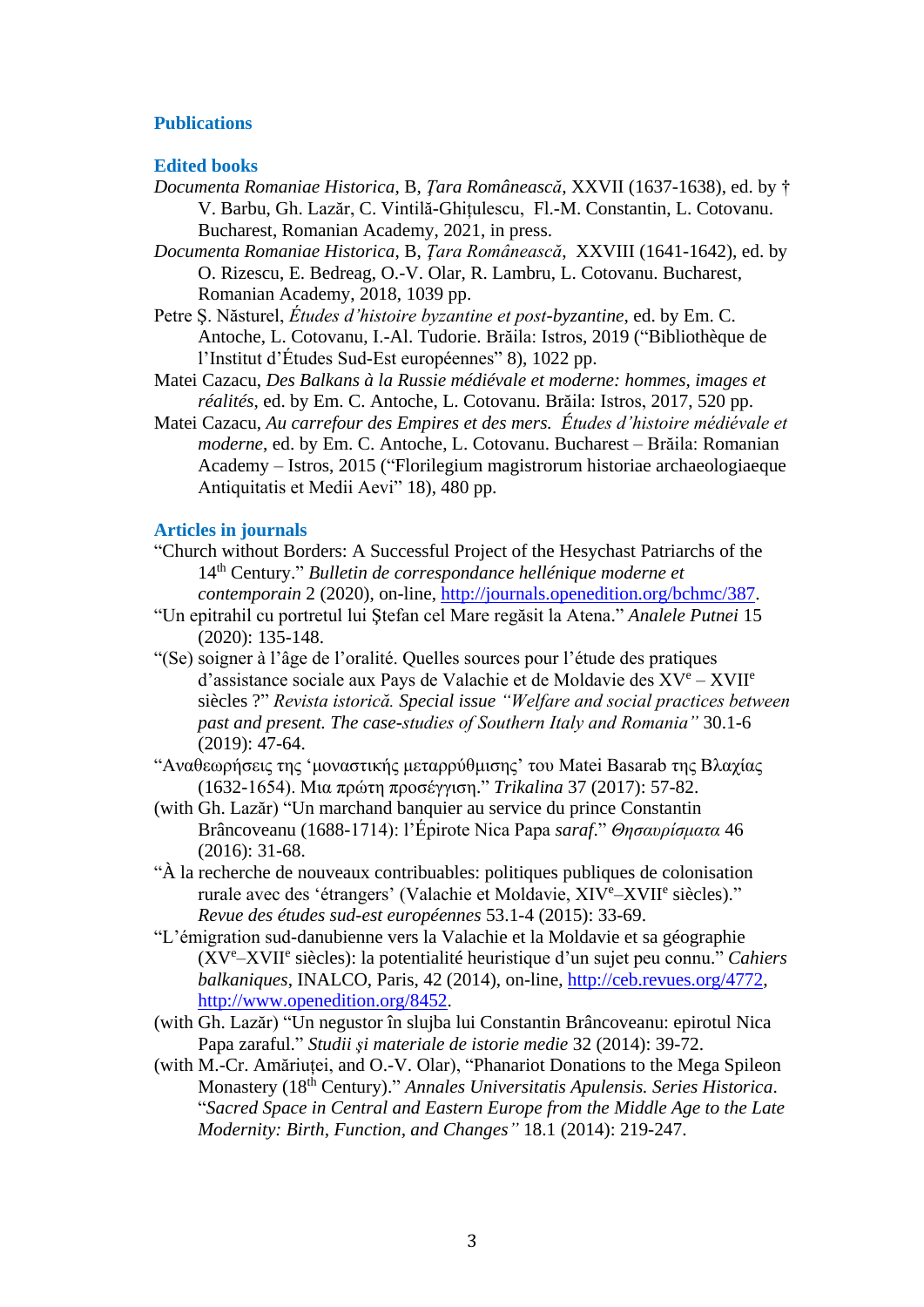- "Une donation inconnue au monastère Sainte-Anastasia-Pharmakolytria de Chalcidique (XVII<sup>e</sup> siècle)." *Études byzantines et post-byzantines* 6 (2011): 347-363.
- "La famille Cândescu-Mihălcescu et ses liens avec l'Épire. Origines lointaines et plus proches (XV<sup>e</sup> – XVI<sup>e</sup> siècles)." *Revista de istorie socială* 10-12 (2005- 2007): 65-120.
- "Deux cas parallèles d'*oikonomia* byzantine appliquée aux métropolites Anthime Kritopoulos de Séverin et Cyprien de Kiev, de Petite-Russie et des Lituaniens (deuxième moitié du XIV<sup>e</sup> siècle) (II)." *Revue Roumaine d'Histoire* 43.1-4 (2004): 11-54.
- "Deux cas parallèles d'*oikonomia* byzantine appliquée aux métropolites Anthime Kritopoulos de Séverin et Cyprien de Kiev, de Petite-Russie et des Lituaniens (deuxième moitié du XIV<sup>e</sup> siècle) (I)." *Revue Roumaine d'Histoire* 42.1-4  $(2003): 19-60.$

# **Articles in books**

- "Gestionari epiroţi ai cămărilor domneşti. Cazul negustorilor Igumenos de la Ioannina şi al familiei lor lărgite (sfârşitul secolului al XVI-lea – începutul secolului al XVIII-lea." In A. Timotin (ed.), *Dinamici sociale și transferuri culturale în Sud-Estul european (secolele al XVI-lea și al XIX-lea)*. Bucharest 2019: Romanian Academy, p. 147-163.
- "Οι πολλαπλές αναπαραστάσεις των "Ρωμαίων" / "Γραικών" στις Παραδουνάβιες Ηγεμονίες: η μαρτυρία του Ματθαίου Μυρέων (αρχές του 17ου αιώνα)." In Ev. Karamanolakis, O. Katsiardi-Hering, E. Nikolaou, A. Papadia-Lala (eds.), *Έλλην, Ρωμηός, Γραικός: Συλλογικοί προσδιορισμοί και ταυτότητες*. Athens 2018: Evrasia, p. 413-429.
- (with M.-Cr. Amăriuței and O.-V. Olar), "Donaţii "fanariote" la mănăstirea Sumela (secolul al XVIII-lea)." In P. Zahariuc (ed.), *Relațiile românilor cu Muntele Athos și cu alte Locuri Sfinte (sec. XIV – XX)*. Iaşi 2017: Editura Universității "Al. Ioan Cuza", p. 485-514.
- "Chasing away the Greeks…" The Prince-State and the undesired foreigners (Moldavia and Wallachia, end of the  $16<sup>th</sup>$  – beginning of the  $18<sup>th</sup>$  Century)." In O. Katsiardi-Herning, M. A. Stassinopoulou (eds.), *Across the Danube: Southeastern Europeans and Their Travelling Identities (17th–19th Centuries)*. Leiden – Boston 2016: Brill, p. 215-252.
- "Qu'on prie pour moi là-bas et ici". Donation religieuse et patriotisme local dans l'Orient orthodoxe (XVI<sup>e</sup> – XVII<sup>e</sup> siècles)." In R. G. Păun (ed.), *Histoire, mémoire et dévotion. Regards croisés sur la construction des identités dans le monde orthodoxe aux époques byzantine et post-byzantine*. Seyssel 2016: La Pomme d'or, p. 207-255.
- "L'épigraphie comme lieu privé d'identification personnelle. Le cas des migrants balkaniques installés en Valachie et en Moldavie (XVI<sup>e</sup> – début du XVIII<sup>e</sup> siècle)." In Chr. Stavrakos (ed.), *Inscriptions in the Byzantine and Post-Byzantine History and History of Art Proceedings of the International Symposium "Inscriptions: Their Contribution to the Byzantine and Post-Byzantine History and History of Art" (Ioannina, June 26-27, 2015)*. Wiesbaden / Ioannina 2016: Harrassowitz, p. 205-232.
- "Aux débuts de la dédicace des lieux de culte "roumains" envers le Mont-Athos (seconde moitié du XVI<sup>e</sup> siècle): entreprise publique ou privée ?" In *ΙΧ*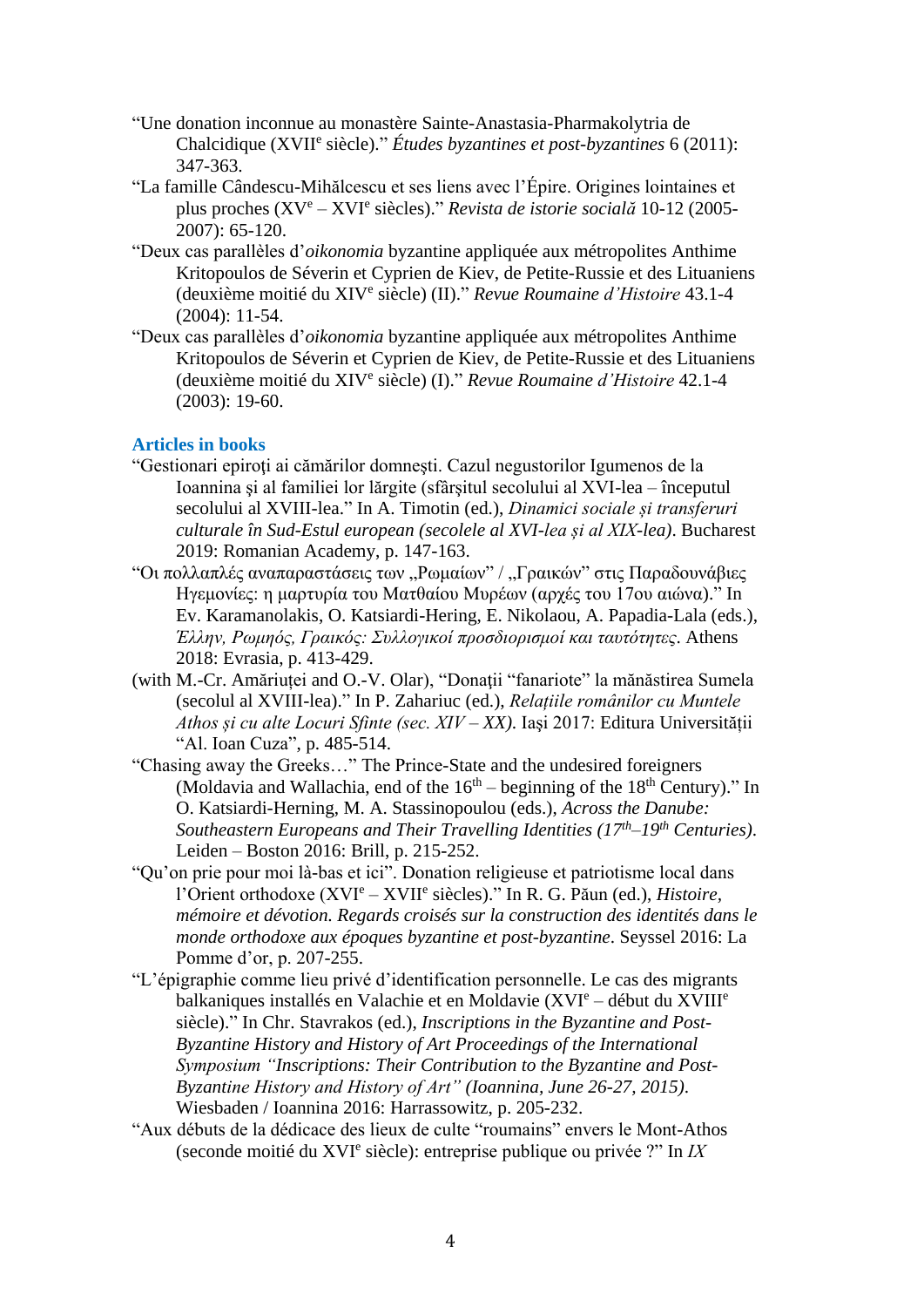*International Scientific Conference "Mount Athos: Spreading the Light to the Orthodox World : the Metochia". Conference Proceedings. Thessaloniki, 21- 23 November 2014*. Thessaloniki 2015, p. 191-215.

- "Despre ctitorii arbănaşi ai bisericii Adormirea Maicii Domnului din Călineştii Prahovei (1646)." In *Mihai D. Sturdza la 80 de ani. Omagiu*. Iaşi 2014: Editura Universității, p. 659-701.
- "Chi "finanziò" gli studi a Padova di siniscalco Costantino Cantacuzeno (1667- 1669)?" In Cr. Luca, G. Masi (eds.), *La storia di un ri-conoscimento: i rapporti tra l'Europa Centro-Orientale e la Panisola italiana dal Renascimento all'Età dei Lumi*. Brăila – Udine 2012: Istros – Campanotto, p. 291-328.
- "Des Principautés danubiennes au Mont-Athos. Retour vers une patrie élargie (XVI<sup>e</sup> – XVII<sup>e</sup> siècles)." In *Αγιορειτική Εστία. ΣΤ΄ Διεθνές Επιστημονικό Συνέδριο "Το Άγιον Όρος στο 15ο και 16ο αιώνα". Πρακτικά*. Thessaloniki 2012: Agioreitiki Estia, p. 165-179.
- "Autour des attaches épirotes du futur prince de Moldavie Constantin Duca (XVII<sup>e</sup> siècle)." In Cr. Luca, I. Cândea (eds.), *Studia Varia in Honorem Professoris Ştefan Ştefănescu Octogenarii*. Bucharest – Brăila 2009: Academia Română – Istros, p. 465-488.
- "Le diocèse de Dryinoupolis et ses bienfaiteurs de Valachie et de Moldavie. Solidarités de famille et traits identitaires multiples (XVI<sup>e</sup> – XVII<sup>e</sup> siècles)." In P. Zahariuc (ed.), *Contribuţii privitoare la istoria relaţiilor dintre Ţările Române şi Bisericile Răsăritene în secolele XIV – XIX*. Iaşi 2009: Editura Universității "Al. I. Cuza", p. 219-360.
- "The Danubian Principalities of Wallachia and Moldavia and the Holy Land (14th century – early 19th century)", in *Romania and the Holy Mountain – România şi Sfântul Munte Athos – Ρουμανία και Άγιον Όρος*. Athens 2008, p. 132-141, 220-228, 236-247.
- "Où se trouvait le monastère épirote Saint-Élie de Déropoli ?" In V. Muntean (ed.), *În memoria lui Alexandru Elian. Omagiere postumă a reputatului istoric şi teolog la zece ani de la trecerea sa în veşnicie (8 ianuarie 1998)*. Timişoara 2008: Arhiepiscopia Timişoarei, p. 205-213.
- "Un boyard épirote de Moldavie: le grand chambellan Gheorghe Leca de Vezitsa (XVII<sup>e</sup> siècle)." In D. Ţeicu, I. Cândea (ed.), *Românii în Europa medievală (între Orientul bizantin şi Occidentul latin). Studii în onoarea Profesorului Victor Spinei*. Brăila 2008: Istros, p. 843-856.
- "Caritone di Koutloumousiou e la presenza romena sul Monte Athos nel XIV secolo." In S. Chialà, L. Cremaschi (eds.), *Atanasio e il monachesimo al Monte Atho, Atti del XII Convegno ecumenico internazionale di spiritualità ortodossa (Bose, 12-14 sett. 2004)*. Bose 2005, p. 153-168.
- "Alexis de Kiev et de toute la Russie" "Hyacinthe de toute la Hongrovalachie": deux cas parallèles? Quelques précisions autour des relations ecclésiastiques des Russes et des Roumains avec Byzance crépusculaire (XIV<sup>e</sup> siècle)." In I. Cândea, P. Cernovodeanu, Gh. Lazăr (eds.), *Închinare lui Petre Ş. Năsturel la 80 de ani*. Brăila 2003: Istros, p. 531-554.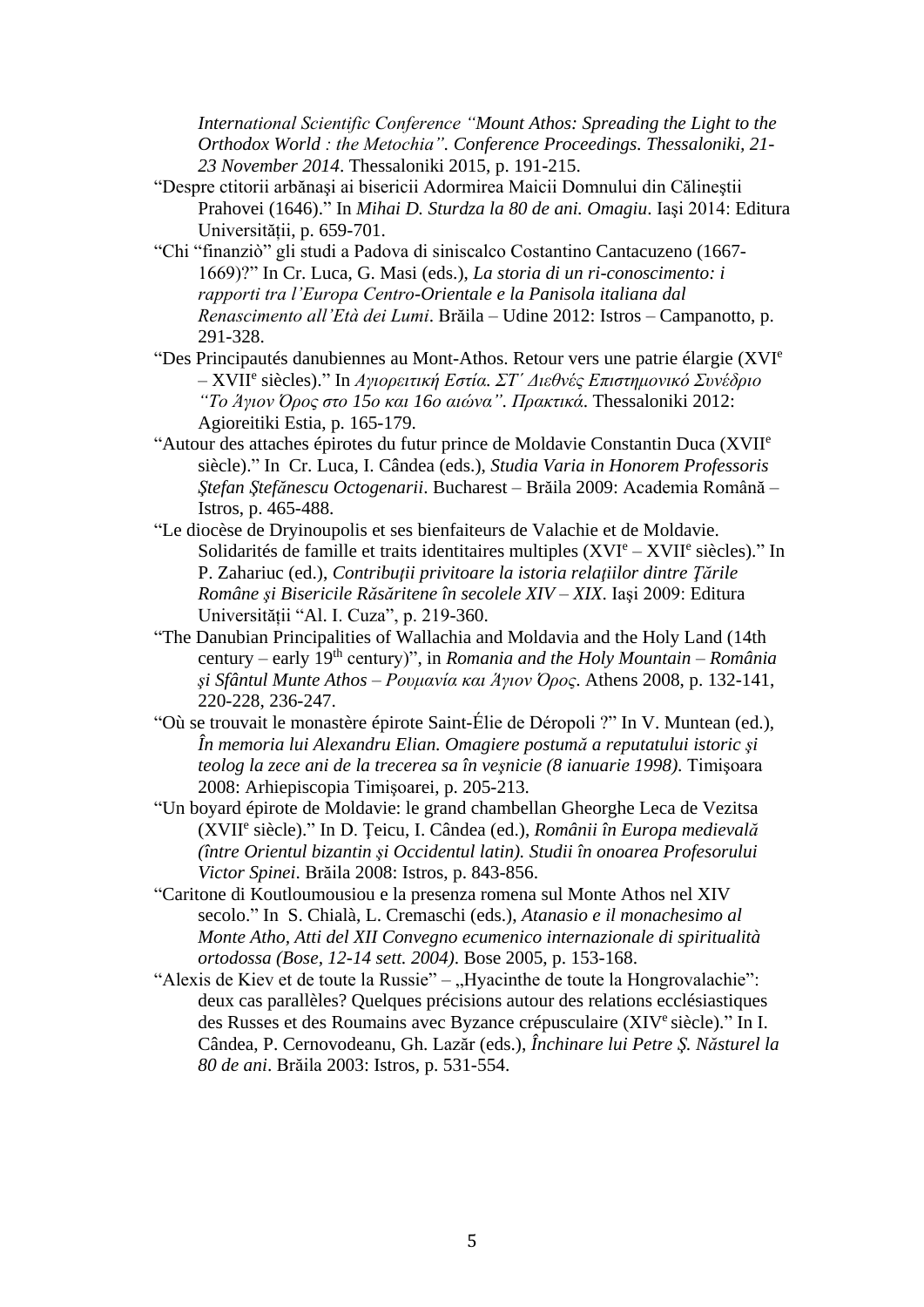#### **Works in press or forthcoming**

- *Migrations et mutations identitaires dans l'Europe du Sud-Est (vues de Valachie et de Moldavie, XIV<sup>e</sup>–XVII<sup>e</sup> siècles)*, forthcoming.
- *Présences thessaliennes dans les Principautés de Valachie et de Moldavie (XVI<sup>e</sup>– XVII<sup>e</sup> siècles)*, forthcoming.
- *De Roumélie au "Paradis valaque". Études sur l'émigration balkaniques dans les Principautés de Valachie et de Moldavie (XIV<sup>e</sup>–XVII<sup>e</sup> siècles)*. Brăila 2022: Istros ("Bibliothèque de l'Institut d'Études Sud-Est européennes"), forthcoming.
- Mihai Cantacuzino, *Istoria Țării Românești* (*text grecesc cu traducere românească)*, ed. N. Camariano, curated by L. Cotovanu and O.-V. Olar. Bucharest 2024: Romanian Academy, forthcoming.
- D. Roșca, L. Cotovanu (eds), *Republica Moldova: 30 de ani în 30 de cuvinte*, Chişinău 2021: Cartier, forthcoming.
- "Les villes balkaniques: lieux de passage vers les Pays Roumains." *Études balkaniques. Numéro spécial "Les villes balkaniques: réseaux de commerce et solidarités à l'époque ottomane"* (Sofia 2021), forthcoming.
- "L'œuvre historiographique de Matthieu de Myres: étapes de conception, motivations, messages (début du XVII<sup>e</sup> siècle)." In K. Petrovszky, O.-V. Olar (eds.), *Writing History in Ottoman Europe, 1500-1800*, in press.
- "Etapes générationnelles d'ascension sociale chez les migrants balkaniques installés en Valachie et en Moldavie (XV<sup>e</sup> – XVII<sup>e</sup> siècles)." In M.-B. Atanasiu (ed.), *Famille de hauts dignitaires dans la Moldavie du XVIII<sup>e</sup> siècle. Références identitaires et manifestations du pouvoir»*, in press.
- "The Naturalization of Greeks in the Romanian Principalities of Wallachia and Moldavia: Disputed Meanings, Contested Interpretations." In Fl. Solomon (ed.), *Migration during War and Peacetime: Central and Eastern Europe in the Nineteenth and the First Half of the Twentneth Century*, in press.
- "Le *ktitorikon dikaion*, les patriarches grecs et les limites du pouvoir absolu des princes valaques. Autour de la prétendue réforme monastique de Matei Basarab (1632-1654)." In A. Timotin (ed.), *Dynamiques politiques, sociales et religieuses dans le Sud-Est européen*, in press*.*
- "Orthodox Monasteries as Banks: A Comparison with Catholic Mounts of Piety." In R. Avramov, H. Kolovos, Ph. Kotzagiorgis (eds.), *Does Monastic Economy Matter? Religious Patterns of Economic Behavior*. Leiden – Boton 2021: Brill, in press.
- (with M.-Cr. Amăriuței and O.-V. Olar), "Documente românești din Biblioteca Lilly a Universității Indiana (SUA) referitoare la relațiile Țărilor Române cu Mănăstirea Sf. Ecaterina de la Sinai (secolele XVII – XIX)." In P. Zahariuc (ed.), *Românii și Creștinătatea Răsăriteană (sec. XIV – XX)*. Iaşi, 2021, in press.
- "Une dédicace controversée: l'*aphierosis* du monastère valaque de Potoc-Butoiul à St-Étienne des Météores (seconde moitié du XVI<sup>e</sup> siècle)." In P. Zahariuc (ed.), *Românii și Creștinătatea Răsăriteană (sec. XIV – XX)*. Iaşi, 2021, in press.
- "Η πολιτογράφιση των Ρωμιών/Γραικών στις Παραδουνάβιες Ηγεμονίες: ένα ψευδές ιστοριογραφικό πρόβλημα." In *"Η Ιστορία, μία καλή τέχνη": Κείμενα αφιερωμένα στον Γ.Β. Δερτιλή*. Athens 2021: Asini, in press.